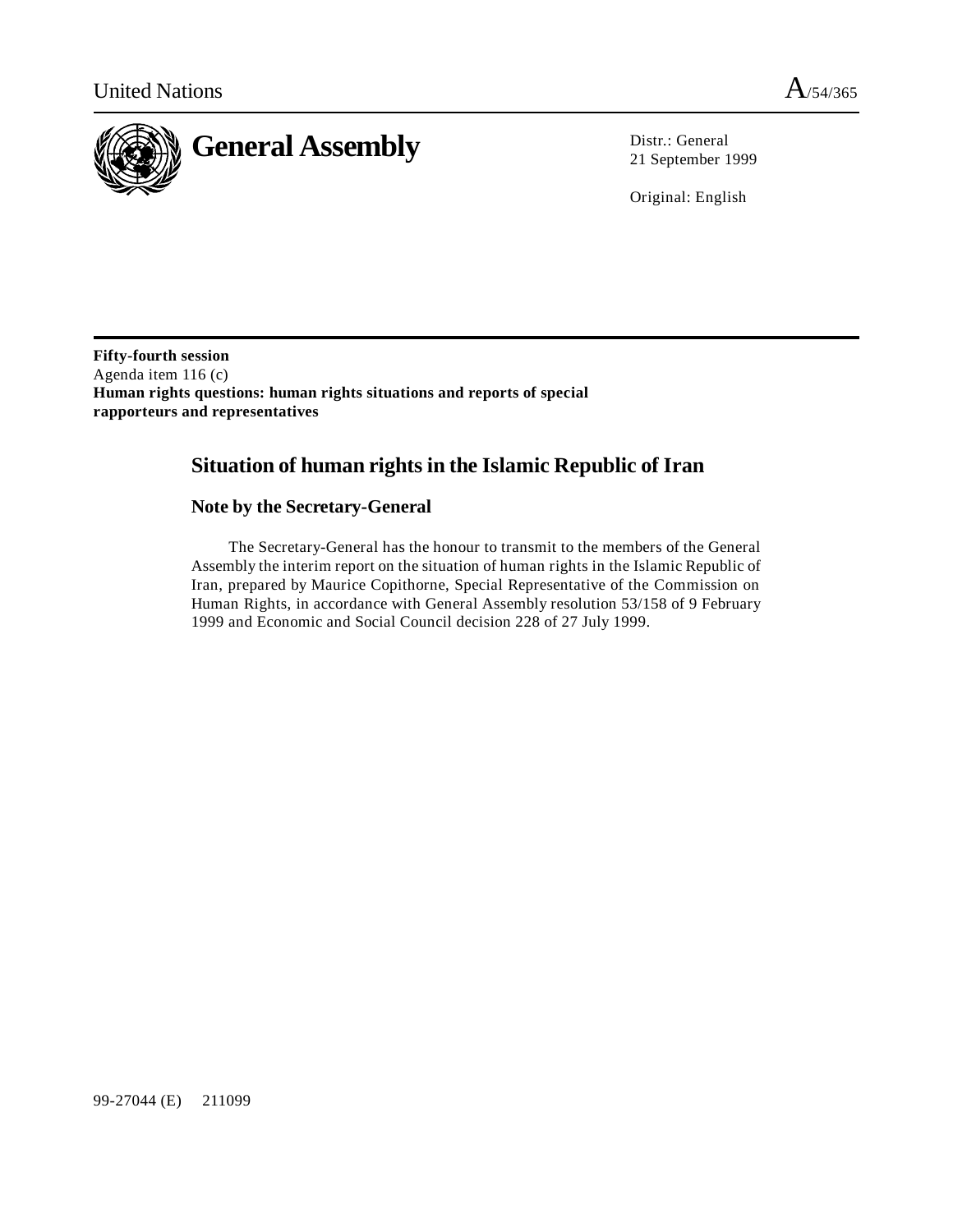## **Interim report on the situation of human rights in the Islamic Republic of Iran, prepared by the Special Representative of the Commission on Human Rights**

### *Summary*

In the period under review the Islamic Republic of Iran has seen more political and social turmoil than in recent years.

The President's commitments to change appear to be undiminished but the slow rate of implementation is leading to increasing scepticism.

The protection and promotion of human rights has had a central role in the recent turmoil, and the human rights of the participants and bystanders have been in jeopardy.

In particular, freedom of expression has suffered a setback in terms of the treatment in the media and perhaps peaceful demonstration as well.

Although there continues to be improvement in the condition of women as reflected by some social indicators, there is virtually no progress towards the improvement of their legal status.

The reform of the legal system remains a critical issue that has been on hold for some time.

Executions remain at an unacceptably high level, torture and similar treatment or punishment continue to exist and the prison system is facing unacceptable physical conditions.

The final report on a series of murders of intellectuals and political dissidents is still outstanding, which is contributing to widespread scepticism about the investigation.

The status of minorities and the Baha'is in particular remains unchanged.

Overall, while progress is undoubtedly being made in some areas, this is not the case in some of the most critical areas.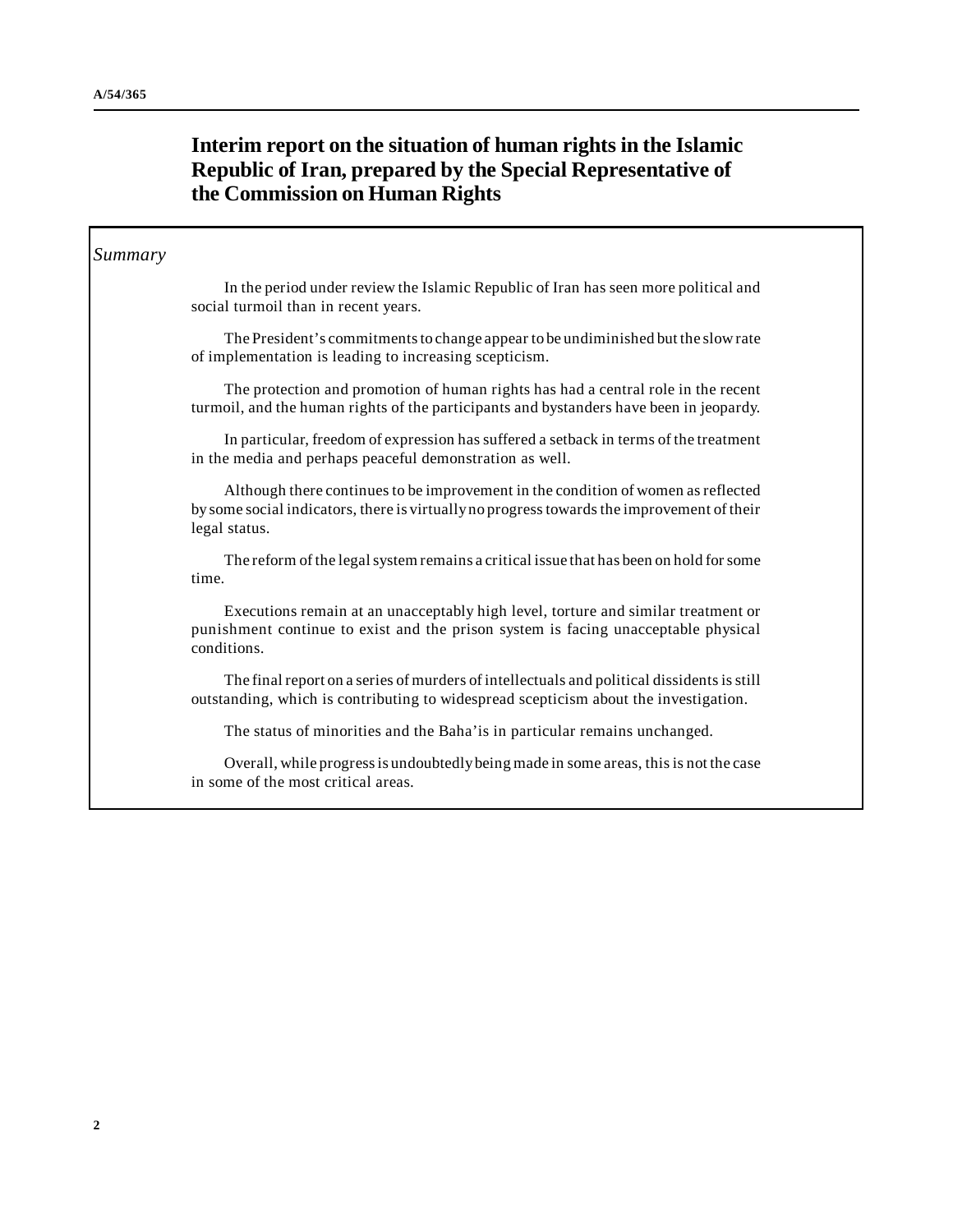# Contents

|         |                                                                                                                                                     | Paragraphs | Page           |
|---------|-----------------------------------------------------------------------------------------------------------------------------------------------------|------------|----------------|
| I.      |                                                                                                                                                     | $1 - 5$    | $\overline{4}$ |
| II.     | The Special Representative's activities and sources                                                                                                 | $6 - 8$    | $\overline{4}$ |
| III.    |                                                                                                                                                     | $9 - 20$   | 5              |
|         | А.<br>The media $\dots \dots \dots \dots \dots \dots \dots \dots \dots \dots \dots \dots \dots \dots \dots \dots \dots$                             | $9 - 13$   | 5              |
|         | <b>B.</b>                                                                                                                                           | $14 - 20$  | 5              |
| IV.     |                                                                                                                                                     | $21 - 27$  | 6              |
| V.      |                                                                                                                                                     | $28 - 44$  | 7              |
|         | A.                                                                                                                                                  | $28 - 33$  | 7              |
|         | <b>B.</b>                                                                                                                                           | $34 - 35$  | 8              |
|         | $C_{\cdot}$<br>Torture, or cruel, inhuman or degrading treatment or punishment                                                                      | $36 - 38$  | 8              |
|         | D.                                                                                                                                                  | $39 - 44$  | 9              |
| VI.     |                                                                                                                                                     | $45 - 49$  | 9              |
| VII.    |                                                                                                                                                     | $50 - 59$  | 10             |
|         | A.                                                                                                                                                  | $50 - 51$  | 10             |
|         | <b>B.</b>                                                                                                                                           | $52 - 55$  | 10             |
|         | $\mathbf{C}$ .                                                                                                                                      | $56 - 59$  | 10             |
| VIII.   | Correspondence between the Government of the Islamic Republic of Iran and<br>the Special Representative during the period January-August 1999       | $60 - 62$  | 11             |
| IX.     |                                                                                                                                                     | $63 - 69$  | 11             |
| Annexes |                                                                                                                                                     |            |                |
| Ι.      |                                                                                                                                                     |            | 12             |
| II.     |                                                                                                                                                     |            | 14             |
| III.    | Correspondence between the Special Representative and the Government of the Islamic<br>Republic of Iran during the period January-August 1999<br>15 |            |                |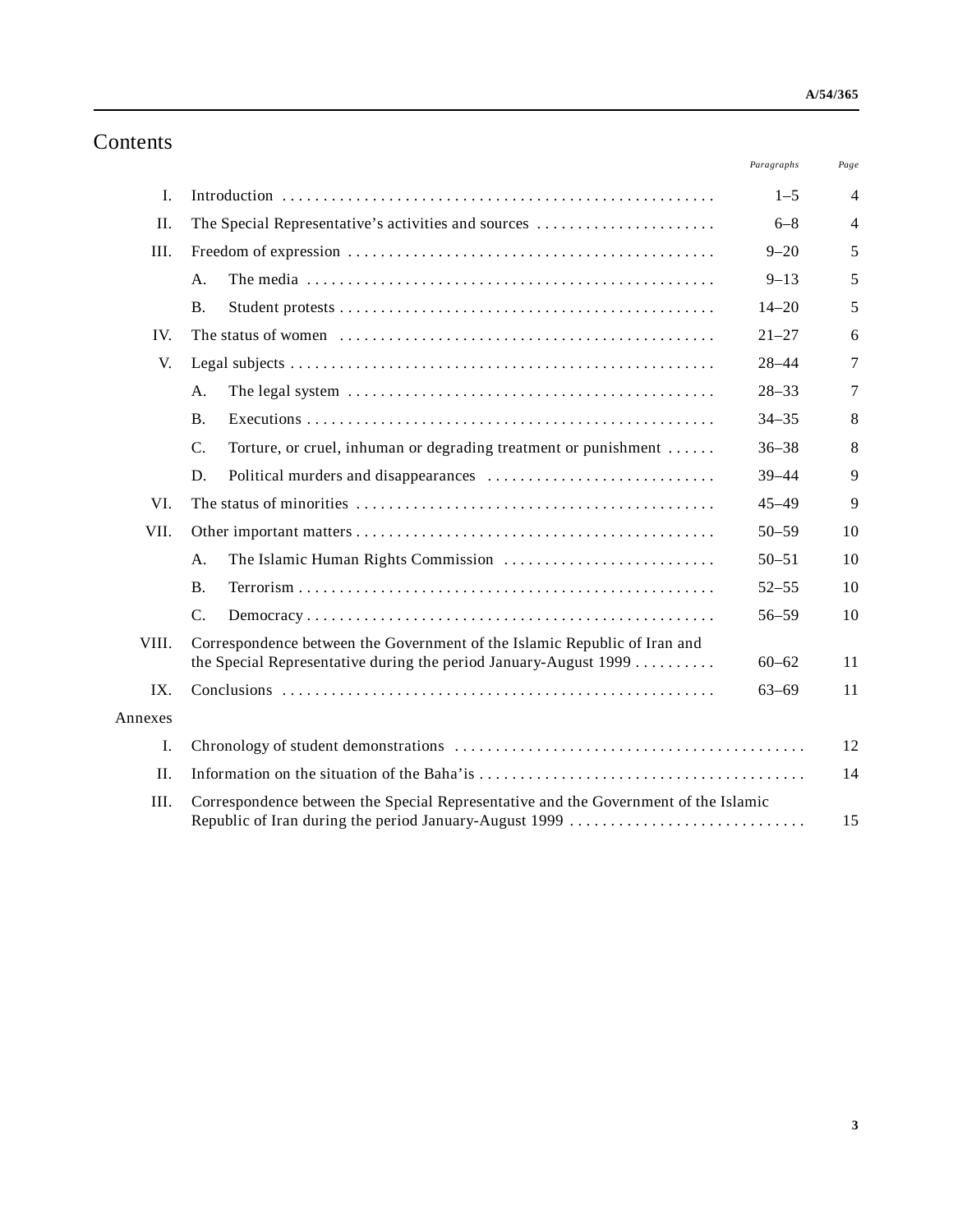## **I. Introduction**

1. As the Special Representative has had occasion to observe in the past, capturing a dynamic complex society of 60 million people in a 32-page report is a considerable challenge. In the case of Iran, contradictions abound and crimes in society are if anything growing more pronounced each year.

2. Tension increased markedly in July and August 1999. The aftermath of a series of brutal murders of intellectuals and political dissidents that had occurred in November-December 1998 was still being played out. Efforts to consolidate freedom of expression were being challenged more vigorously, culminating in the closure of prominent reformist newspapers and the introduction of new repressive press legislation. These and other developments led in substantial part to the peaceful student-initiated demonstrations that subsequently turned violent.

3. These events were generally seen as the most serious challenge to the regime since the Islamic Revolution. They reflected the continuing struggle between those who want the society to move forward towards the vision articulated by the President and those who view that prospect as an unacceptable erosion of the Islamic verities on which the Islamic Republic was founded. For some, the central piece in the struggle is the reform of the legal system, that is to say, the search for a system that is less arbitrary, less driven by ideology, less cruel towards its dissidents and criminals; in short a system based on the rule of law built around respect for the personal dignity of all individuals. However, in the process, the rights of those engaged in the struggle as well as bystanders may be trampled on; this is certainly happening in the Islamic Republic.

4. While some progress in human rights is undoubtedly being made, this is not the case across the several critical scenarios still unfolding, particularly those concerning the perpetrators of the string of murders, and the treatment accorded to students and others in the aftermath of the demonstrations; the protection of human rights may well have suffered some significant erosion.

5. With regard to cooperation with the Commission on Human Rights, the Special Representative would note that the Government has not issued an invitation to him during the period under review and that he has not been able to visit Iran since February 1996. The invitation of the Government to the Working Group on Enforced or Involuntary Disappearances has not been taken up as of the date of preparation of this report.

## **II. The Special Representative's activities and sources**

6. The Special Representative presented his fifth report (E/CN.4/1999/32) in April 1999 to the Commission on Human Rights at its fifty-fifth session. He returned to Geneva in May to hold consultations and participate in the sixth meeting of special rapporteurs, special representatives, experts and chairpersons of working groups of the Commission on Human Rights. He again returned to Geneva from 16 to 24 August 1998, to prepare the present report. On each of these occasions, the Special Representative met with senior officials of the Government of the Islamic Republic of Iran and staff of the Office of the United Nations High Commissioner for Human Rights (OHCHR), and had other consultations.

7. In seeking to discharge his mandate, the Special Representative continues to draw from a wide range of information sources, including the Government of the Islamic Republic of Iran, other Governments, United Nations organizations, bodies and programmes, nongovernmental organizations, individuals and media reports emanating from inside and outside the Islamic Republic of Iran. In Geneva, the Special Representative participated in an inter-agency informal consultation convened by OHCHR for discussion and exchange of information among various United Nations and other intergovernmental agencies about the human rights and humanitarian situations in the Islamic Republic.

8. During the period under review, the Special Representative received written communications from the following non-governmental organizations: About Iran; Amnesty International; Baha'i International Community; Committee for Defence of Liberty in Iran; Committee for the Defence of Prisoners in Iran; Committee to Protect Journalists; Constitutionalist Movement of Iran; Democratic Party of Iranian Kurdistan; Dr. Homa Darabi Foundation; Human Rights Watch; International PEN American Center; International PEN Writers in Prison Committee; Iranian Worker Left Unity; Organization for Defending Victims of Violence; National Council of Resistance of Iran; Reporters Sans Frontières; Society for the Defence of Political Prisoners in Iran; and Spectrum Institute.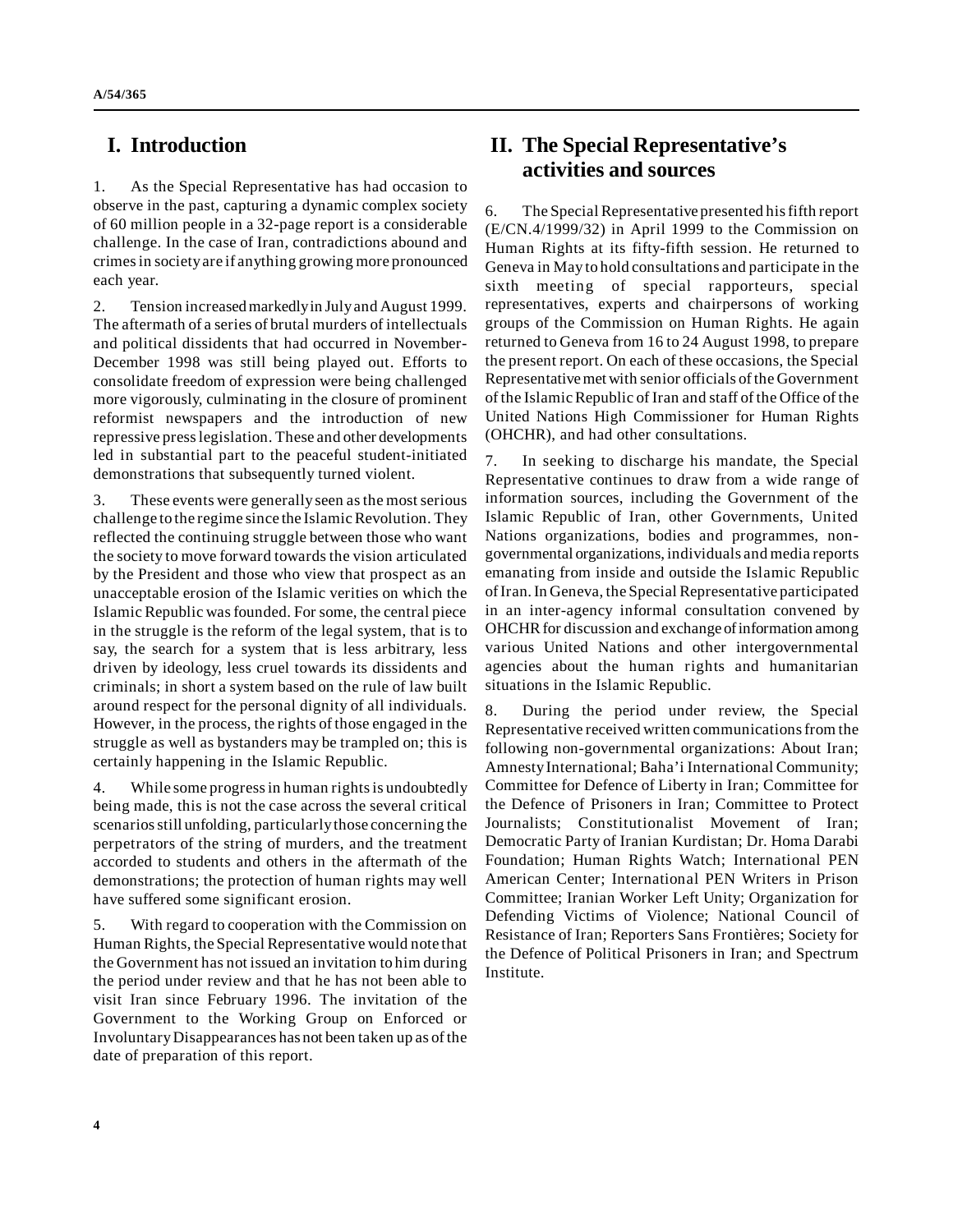## **III. Freedom of expression**

### **A. The media**

9. As noted by the Special Representative in earlier reports, freedom of expression is the field in which the issue of change has been most clearly joined. This continues to be the case. In brief, disciplinary action against newspapers, their directors and their journalists has risen sharply. In February 1999, Mohsen Kadivar, a prominent cleric and writer, well known for his liberal views, was arrested by the Clerics Court to face such charges as "confusing public opinion", on which he was subsequently convicted and sentenced to 18 months in jail. Kadivar had rejected the jurisdiction of the closed court and argued for a trial by jury in a public court. Kadivar's treatment was widely regarded as an attack on intellectual freedom, pluralistic politics and the rule of law. The minister responsible for the press described Kadivar's treatment as "the arrest of ideas and theories". In March the Clerics Court issued a decree that any newspaper even mentioning the name of the dissident Shia dignitary Ayatollah Montazeri would be subject to prosecution.

10. While new licences continued to be issued, newspapers and journals continued to be closed for various offences including being guilty of "lies" and of committing "counter-revolutionary acts". Over the period January to August 1999, some 40 publications appear to have had complaints filed against them. Many of the leading reformist papers have been closed and others have charges pending. The responsible minister himself survived an impeachment attempt in the Majlis for, it would seem, condoning if not promoting a liberal press environment.

11. One of several cases that attracted a great deal of attention in the period under review was that brought in the Clerics Court against the leading reformist newspaper *Salam*, and its director Mousavi Khoeiniha. The Court imposed a five-year ban on *Salam* and a three-year ban on Khoeiniha's participation in journalism. Khoeiniha still faces trial before a revolutionary court on other complaints. The minister responsible for the press subsequently distanced himself and the executive from the *Salam* judgements, regretting the closure of the newspaper and hoping that in future, no daily of that stature would be banned. Journalists employed by *Salam* and other newspapers now banned have since been summoned by various courts to answer complaints against them personally.

12. The role of the Press Supervision Board and the press jury continues to be the subject of controversy. One of the critical issues is the usurpation of the functions of the legislated press control system by the courts, including in particular the Clerics Court, a tribunal the Special Representative has in the past found to disregard the human rights of many of those brought before it. This development has been criticized by the minister whose ministry has legislated responsibility for the press.

13. The press control regime has not been without fault. It has on occasion acted capriciously and without regard to the requirements of fair trial. There have also been problems because of certain ambiguities in the law. In early July 1999, apparently purporting to address these ambiguities, the Majlis, reportedly without consulting the executive or the media, passed legislation that, among other things, permitted the suspension of publications before the prescribed legal process had been undergone, permitted a court to require the directors of publications to reveal their sources, required applicants for a licence to have "practical allegiance to the Constitution" and expanded the membership of the Press Supervision Board to include representatives of certain Islamic organizations and agencies. The amount of bail for press offences was also substantially increased. These changes were criticized by the government ministry concerned. In August, a second piece of legislation was announced, also apparently drafted without consultation with those most concerned. This legislation purported to address the need for a definition of a "political offence", but is said to be so widely drawn as to threaten free comment not only on political matters but on social and economic ones as well. The Special Representative considers that passage of these two pieces of new legislation, both apparently opposed by those most concerned, would constitute a major defeat for the right of free expression in Iran.

#### **B. Student protests**

14. Without doubt the most significant political and social event during the period under review was the series of student demonstrations in early July 1999. Their cause, their character and their implications are still being discussed. In human rights terms, they can be viewed through the optics of freedom of expression, of association and of assembly, as well of course as those of the person in cases of death, injury or arrest. The Special Representative chooses to position the demonstrations, in the first instance at least, as the right to free expression and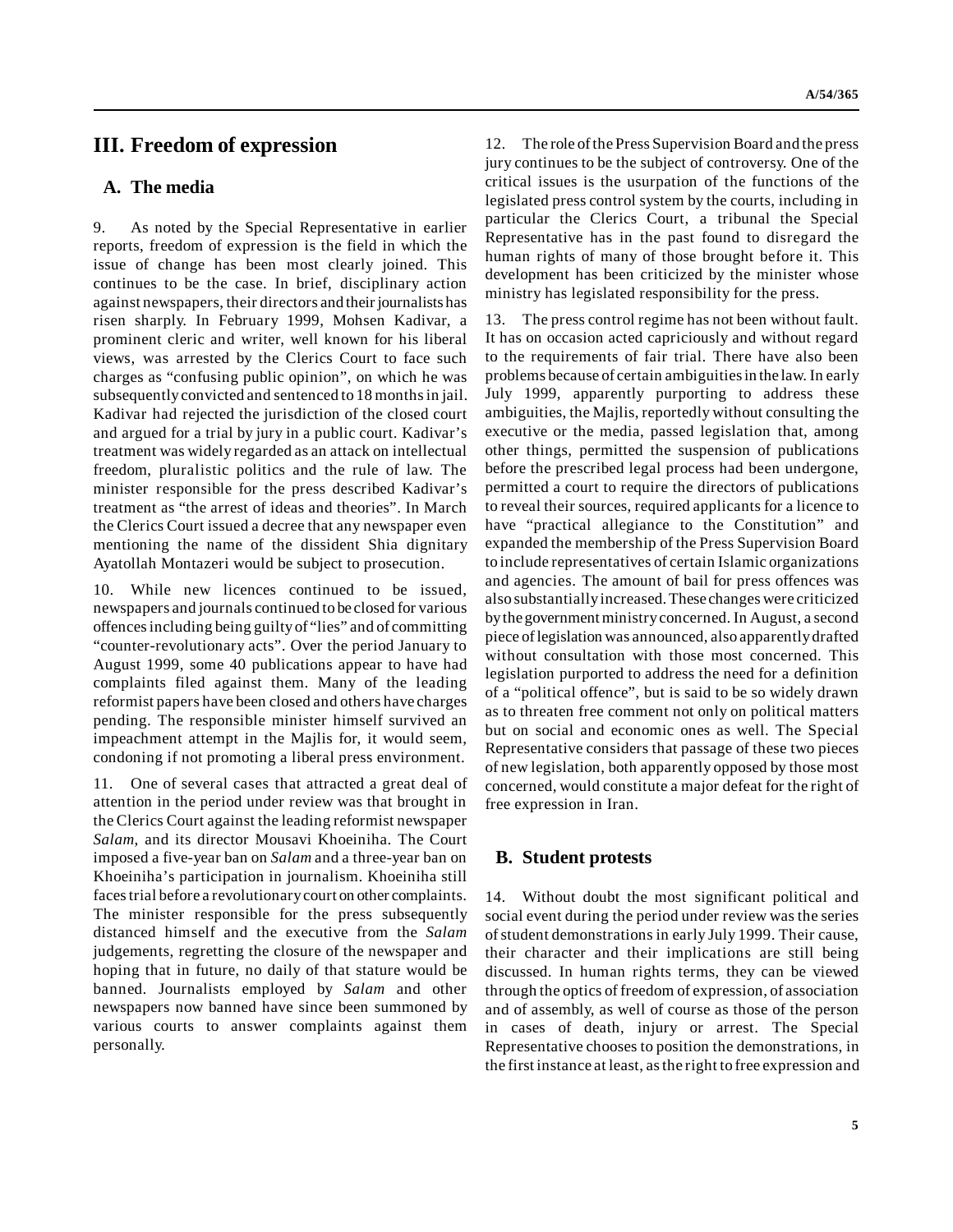to peaceable demonstration through the rights of assembly and association.

15. While student activism had been building for some months, the critical sequence of events took place in the period 7-14 July, with the fall-out continuing at the time of writing this report. They have been described by many commentators inside and outside of Iran as the most serious challenge the Government has faced since the early days of the Islamic Revolution. Where Governments feel threatened, the protection of human rights is usually on the line. This case is no exception.

16. The Special Representative has attempted to establish a chronology of the events, particularly as they might have a bearing on human rights; it is attached as annex I. The Government launched separate enquiries into each of the three phases of the events: on 8 and 9 July on the campus of the University of Tehran; the student demonstrations on 9, 10 and 11 July; and the broader demonstrations on 12 and 13 July. Only the report on the first phase was available as the present report was being prepared.

17. In grossly simplified terms, on 8 July some students held a small rally at the university apparently to protest the passage by the Majlis of the press legislation mentioned above and the closure of a popular newspaper, *Salam*. Early in the morning of 9 July, the security forces and "civilian elements", widely assumed to be the extra-legal Ansari-Hezbollah, attacked the student dormitories causing a great deal of damage and some injuries and arresting some students. On 10 July a large number of students held a demonstration which moved into the streets of Tehran, with discontent now focusing on the raid on the student dormitories. The demonstrations continued on 11 July. Meanwhile, the Government expressed its grave concern over the raid, undertook to reimburse the students for damage suffered and suspended the senior police officers concerned. The Minister of Higher Education and the President of the university resigned. The demonstrations continued on 12 and 13 July. With many non-students now joining in, the demonstration turned violent. The political demands of the demonstrators broadened beyond the incident of 9 July. The Government vowed to restore order and a large pro-Government rally was organized for 14 July. This was the end of the demonstrations.

18. Almost immediately, concern began to be expressed for those detained by the security forces and over allegations that arrests were continuing, including of persons connected to the Iran Nation Party. At least one detained student leader appeared on television to confess his role in the disturbances and to having been in contact

with foreign elements. At one point, the Government announced that, contrary to rumours, some 1,200 persons had been detained, of whom some 700 had already been released. However, other activists and journalists disappeared; they too were presumed to have been detained. The Special Representative and his colleagues made a number of urgent appeals about the situation (see annex III, paras. 5, 7 and 8).

19. The atmosphere remains intimidating. State television has broadcast videotaped confessions of activists, accused of being "counter-revolutionaries", Ministry of Information (i.e. Intelligence) lists of those arrested openly state them to be guilty, and the head of the Tehran Revolutionary Court declared that it would move against persons whose statements had "incited" or "fomented" recent events.

20. The protests provided a major challenge to the President's promise of diversity and freedom of expression within the rule of law. The attack on the student dormitories was a clear violation of the human rights of the students, as well as apparently being a violation of Iranian law. The Government has taken disciplinary steps against some of the senior officers concerned, but at the time of writing, not yet against the notorious "civilian elements", whom it accuses of "exerting immense pressure" upon the police. The first days of demonstrations that followed appeared to have been peaceable enough but later the presence of outside elements and the police response led to violence, injuries and the destruction of public property. The challenge for the authorities is to distinguish between peaceable protest and violent confrontation, and to punish only those involved in the latter. At the time of writing, the signs are that despite the initial tolerance towards the students, the authorities are casting their net very widely to include some student leaders and members of the Iran Nation Party (see annex III, para. 8).

## **IV. The status of women**

21. The period under review passed without much substantive change in the status of women in the Islamic Republic. The President and various senior figures in the executive continue to press for a change in attitude towards women and women's issues, noting again that the existing limitations are variously legal, economic and social in nature. It was again declared by some of these figures that some of the relevant Islamic laws were "subject to adaptation and change due to circumstances".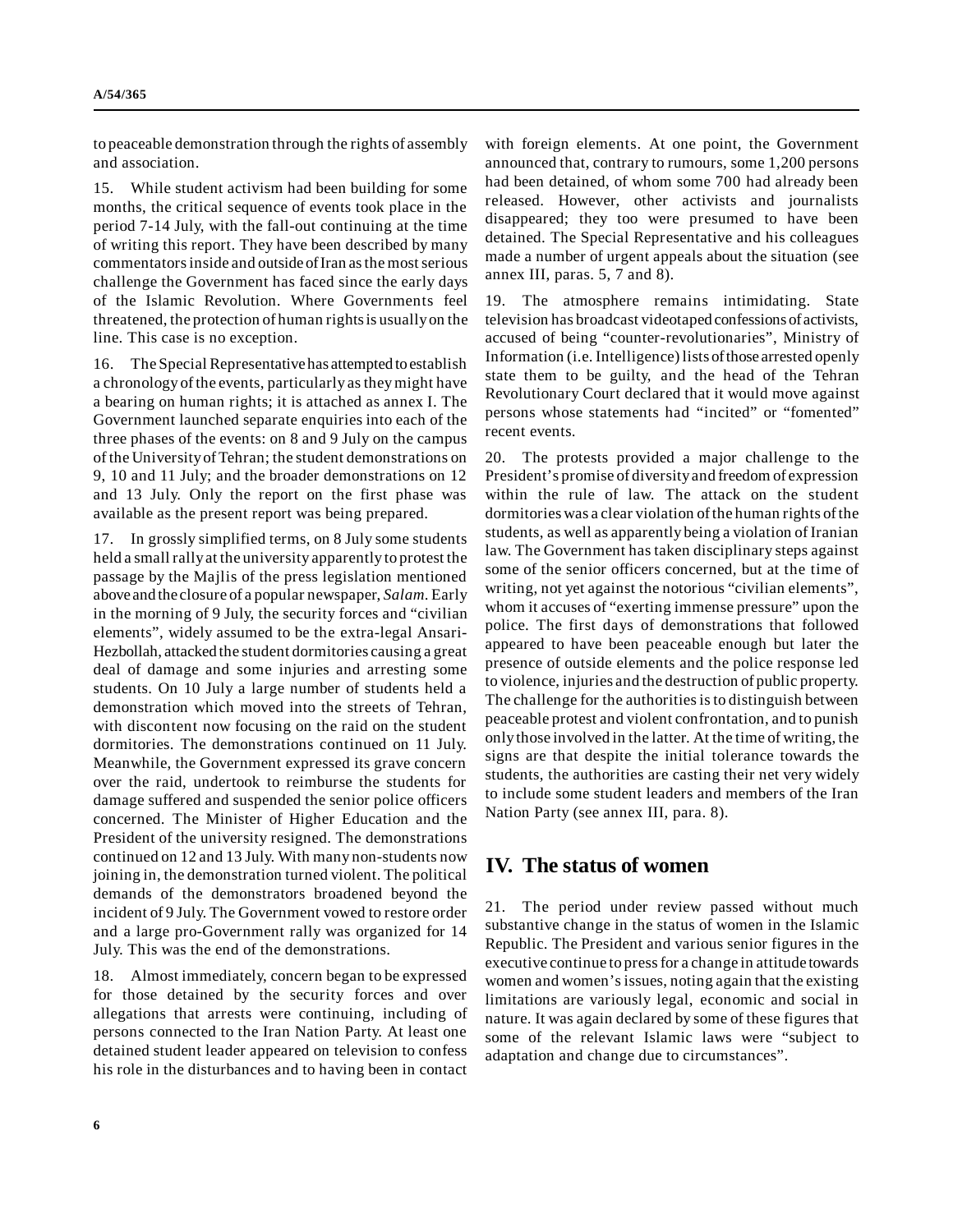22. The current emphasis appears to be on the formation of civil and non-governmental organizations for women and, more specifically, on a national action plan to address violence against women. According to the press, the President's Advisor on Women's Affairs declared in May 1999 that "one cannot claim that violence against women did not take place in Iran". The Special Representative reported on the draft plan in his 1999 report to the Commission on Human Rights (E/CN.4/1999/32, para. 32). In the period under review it was announced that the plan now contemplates legal and judicial measures, a public information campaign, and the establishment of a women's police college and an organization for defending women in peril as well as victims of violence.

23. More generally, a number of relevant statistics continue to improve. In the recent local elections, 300 women were elected and 114 of these received the highest or second highest number of votes in their constituencies. There are reportedly now some 70 daily and periodic publications which, generally or specifically, address women's issues, most of them run by women editors and managers. In higher education there have been some notable developments. Government officials have stated that female students enrolling in university in 1998 outnumbered male students. About 30 per cent of university faculty members are women. The proportion of female graduate students, and of women doctors and health-care workers is growing significantly.

24. The Special Representative's attention has been drawn to an important recent report by UNICEF entitled *The State of Women: Islamic Republic of Iran* (ISBN 964- 6513-10-7). It focuses in substantial part on the areas of compatibility and of divergence between the Convention on the Elimination of All Forms of Discrimination against Women and Iranian law. This report merits careful study; for the moment, however, the Special Representative wishes to highlight two situations that are singled out in the report.

25. The first of these concerns early marriage. The Government, by becoming a party to the Supplementary Convention on the Abolition of Slavery, the Slave Trade, and Institutions and Practices Similar to Slavery, committed itself not to allow the marriage of a minor even with the permission of a guardian, usually a father or a grandfather, a practice now permitted by article 1041 of the Civil Code. Given that the minimum age of marriage of girls is only nine years, very young girls can be married off in this manner, a clear violation of their rights as children. Although the Special Representative is informed that no girls are married off at the age of nine or younger, the law remains on the books.

26. The report also addresses the problems faced by Iranian women marrying refugees, most commonly Afghan refugees. According to the report, for the marriage to be registered, the foreign husband must have a valid passport and legal residence permit which, in practice, few Afghan refugees have. As a result of poverty and the young age of the women, and the fact that they often face brutality, such marriages are often unstable and the women are frequently deserted. Children of such marriages cannot be registered as the marriage itself is not registered. The UNICEF report concludes that as the woman has in effect had foreign nationality imposed upon her, she is being denied her rights under the Iranian Constitution which states, in particular, that "the Government cannot deprive any of this right unless upon his/her request or, if the citizenship of another country is adopted by him/her". The Special Representative calls upon the Government to address both these denials of human rights with the compassion and urgency that the situations clearly merit.

27. In general, it remains the Special Representative's view, as he has expressed in the past, that the Government, while showing some leadership, is not addressing the removal of those discriminatory laws and practices which remain the cause of the unequal treatment faced by women in Iran.

## **V. Legal subjects**

### **A. The legal system**

28. In a previous report to the General Assembly (A/53/423), the Special Representative noted that several events had engendered an intense public debate about the conduct of trials and the appropriate role of judges. This in turn had led to the widespread view that a major overhaul of the judicial system was a prerequisite for the establishment of civil society in the Islamic Republic. In August 1998, the Iranian Prosecutor General told the Special Representative of reforms that were planned including legislation that was to go to the Majlis shortly. Such reform measures have been slow in appearing.

29. The need for change in the way legislation is prepared was highlighted during the period under review by two cases already mentioned in the section on freedom of expression (para. 9 above). These are the repressive laws passed in June amending the Press Law, and the draft law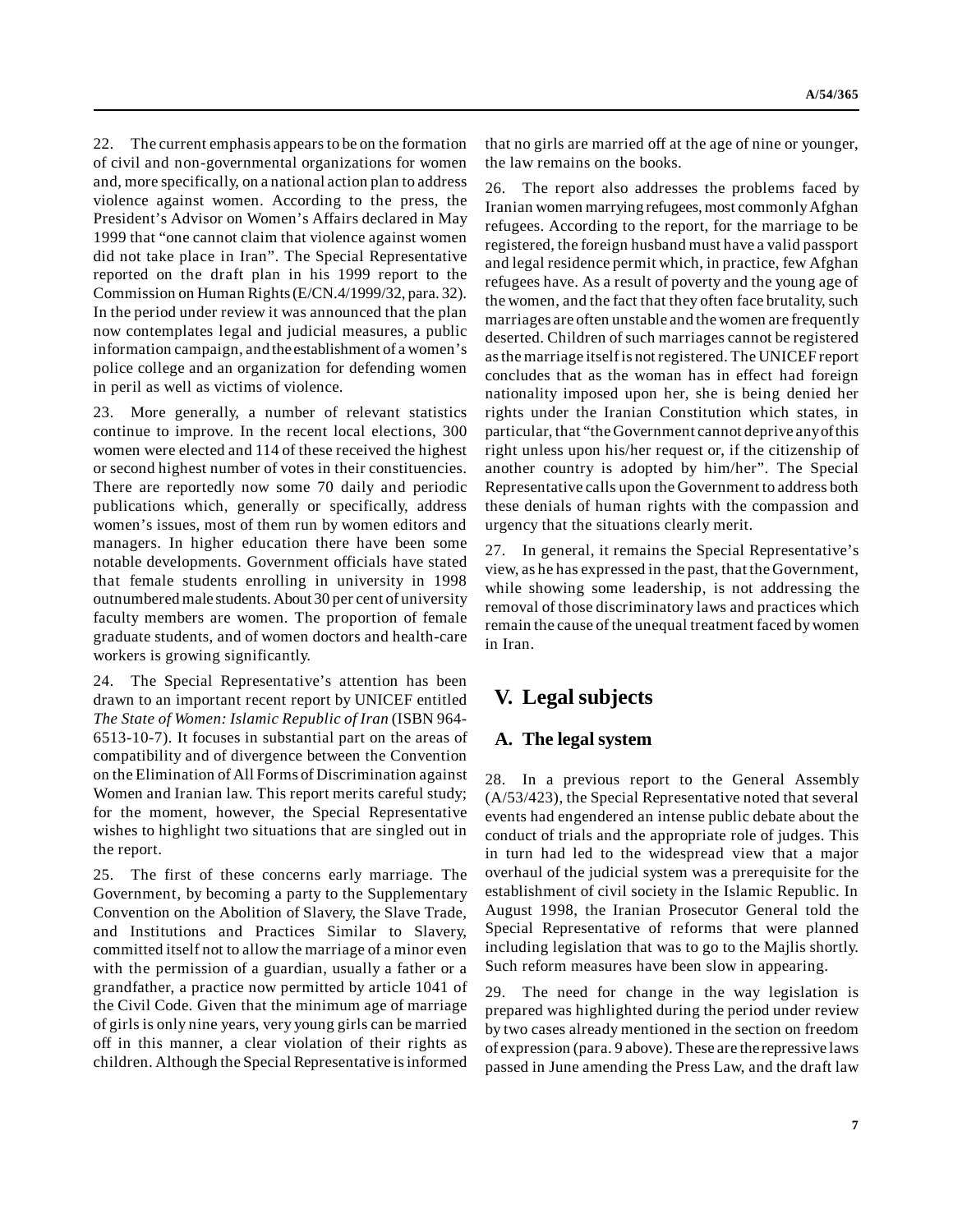introduced in August on political offences. Both of these bills were apparently prepared more or less in secret without input from the relevant offices of the executive, from interest groups or from the public. While this process is carried out by elected representatives of the people, in the Special Representative's view it is hardly a participatory or even democratic law-making process. It should not be surprising that such laws are met with strong opposition by those concerned and sometimes by a broad swath of the Iranian public. At the least, this approach leads to cynicism about legislators and their legislation, and towards the rule of law more generally.

30. The Special Representative would note a recent effort to legitimate the Clerics Court which comes at a time of increasing criticism of its activities, particularly in press matters. It has been brought to the attention of the Special Representative that in the course of a recent debate on the Revolutionary and Public Court Procedure Act, the Majlis added article 511A which appears to legitimate the Clerics Court through an amendment to legislation otherwise concerned with court procedure (Official Journal 15816, pp. 28-30). It is very difficult to argue, as judicial officials appear to be doing, that although this Court was properly constituted in the first place, this new legislative provision is still needed. The Special Representative's position remains as stated most recently in his report to the Commission (E/CN.4/1999/32, paras. 48-53), that this Court's existence is a standing invitation for the violation of the human rights of those brought before it.

31. The crisis in the prison system seems to be worsening. More reports are reaching the Special Representative about overcrowding, prisoner unrest and appeals from local prison officials that judges avoid imposing jail sentences. Reportedly, only 2.5 square metres are available for each prisoner.

32. The Special Representative would again note the President's recent calls for the establishment of the rule of law in Iran. Certainly, such a development is central to the enjoyment of human rights in the country. Also certainly, little to this end has been achieved to date. Very recently the new head of the judiciary announced that there would be "a dramatic change in the culture prevailing in the judiciary system". The Special Representative looks forward to describing in his next report the introduction of concrete reform measures.

33. The concept of fair trial in Iran came to international attention during the period under review following the arrest of 13 Jews from Shiraz and Isfahan on suspicion of spying for Israel. The Government of Iran issued a statement declaring that "all arrested suspects will receive a fair trial in accordance with due process of law". The Special Representative followed up this statement with an urgent representation addressed to the Government noting the most significant elements of "fair trial" and seeking assurances that they would indeed be accorded to those 13 individuals. The chair of the Jewish Central Committee appears to have played a significant intermediary role in this matter. At the time of the preparation of the present report, no final decision had been taken by the Iranian judiciary in this matter.

### **B. Executions**

34. According to information received by the Special Representative, Iranian media and Tehran-based foreign wire services reported 138 executions from 1 January 1999 to mid-August 1999. In his report to the General Assembly at its fifty-third session, the Special Representative noted that the Iranian authorities had agreed to cooperate with him in the provision of official statistics on the number of executions. No such statistics have yet reached the Special Representative's attention. The crimes for which most of the executions were carried out are unknown, although a number of those put to death were said to be supporters of or activists in the illegal opposition Mojahedin Khalq Organization.

35. One of the offences that rarely attract the death sentence is "major economic crimes". In March 1999, the Tehran press reported that four merchants had been sentenced to death for exporting carpets without declaring their real value.

### **C. Torture, or cruel, inhuman or degrading treatment or punishment**

36. In the period under review, there occurred to the knowledge of the Special Representative, the first trial of an official for engaging in torture, an act prohibited by the Constitution of Iran. The Commander of the Intelligence and Security Division of the Tehran police, along with three co-defendants, was charged following complaints by a group of mayors and senior officials of Tehran Municipality over treatment they had received while in detention on charges of corruption in 1998. The case was heard by a military court in closed session. While the Commander was found guilty of only minor charges, the fact that the charge was brought at all reflects the more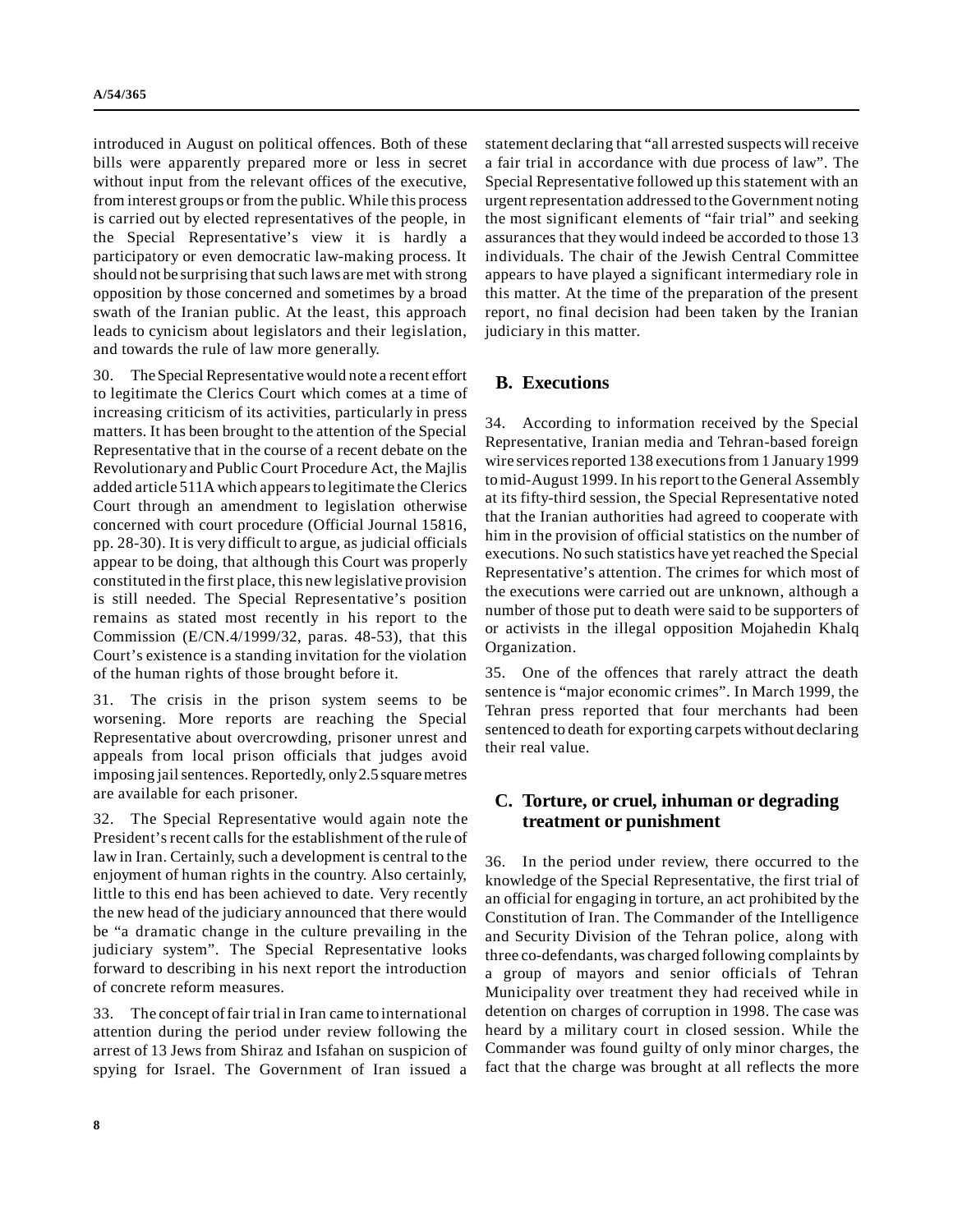realistic approach that is gradually beginning to take hold in Iran to this abhorrent practice.

37. According to Iranian press reports coming to the attention of the Special Representative, there continue to be amputations of arms, hands and most commonly fingers, usually following multiple theft convictions.

38. Press accounts suggest that corporal punishment is prevalent. In January 1999, an Iranian newspaper reported that two 15-year-old boys had been sentenced to a flogging for "offending public democracy" by dressing up as girls and wearing make-up. They explained to the Court that they did this to "extract money from rich young men". In June an Iranian newspaper reported that a young man in Mashad had been given 20 lashes for "wounding public moral sentiments" by plucking his eyebrows and wearing eyeshadow. In March an Iranian newspaper reported that six persons had been sentenced in Mashad to 18 months in jail and 228 lashes for goading passers-by to dance in the street in the traditional Zoroastrian festival of Chaharshanbe-Souri.

#### **D. Political murders and disappearances**

39. In his 1999 report to the Commission on Human Rights, the Special Representative reported on a series of murders and disappearances of prominent intellectual and political figures. These tragic events had the earmarks of an organized campaign and aroused great public concern. The investigation was put in the hands of the Military Prosecutor's office on the grounds that, as was soon acknowledged, a number of officials in the Ministry of Information (i.e. Intelligence) were involved. The Government committed itself to an open trial of those that would be charged. On 12 May 1999 a newspaper carried a statement by 325 political and cultural figures on the occasion of the 170th day after the murder of Daryoush and Parvaneh Forouhar reiterating a call for justice and disclosure of the perpetrators' identity.

40. The investigation dragged on into June, when the Chief Military Prosecutor, Mohammad Niazi made public his preliminary report on the matter. The names of the four "main agents" were identified, one of whom had been able to commit suicide while in custody. Twenty-three persons had been arrested in connection with these killings — some of whom had been released on bail — and 33 others summoned for investigation. Some of the accused were from the intelligence forces, while others were businessmen. Niazi declared that the motive for the killings had been "to face the system with problems at the

international and domestic scene", to generate "a fratricidal conflict between political factions".

41. The report, coming five months after the investigation was announced, was greeted with scepticism in some quarters particularly as to the circumstances of the alleged suicide. Rumours persisted that some of those released on bail had been able to leave the country and that the individuals concerned had been acting with the knowledge if not the approval of powerful personages. Reference was frequently made to the leader of the group's apparently close relations with certain Iranian leaders, and to the nature of the memorial services that were held after his suicide in custody, as well as his burial in a section of the cemetery reportedly designated for national martyrs.

42. In early August, the recently retired head of the judiciary was quoted in the press as saying he had ordered "a public and transparent trial" for those being indicted.

43. The Special Representative, for his part, again urges the Government of Iran to expedite this investigation and to bring the accused to trial quickly. The rule of law repeatedly declared to be an objective of President Khatami's administration requires no less. A dark stain on the Government and the legal authorities will only be removed by a more expeditious and forthright approach to this enquiry.

44. The case of the dissident writer/editor Pirouz Davani who disappeared in August 1998 is no closer to solution following the denial of the Information (i.e. Intelligence) Ministry that he had been arrested. Further investigation is required of this highly suspicious disappearance (see annex III, para. 9).

## **VI. The status of minorities**

#### **The Baha'is**

45. The overall enjoyment of human rights by the Baha'i community remains of serious concern. There continue to be reports of violations of rights — in particular those of freedom of assembly, association, expression, movement, liberty and security of the person. The Baha'i community continues to face a systematic violation of economic, social and cultural rights.

46. Fifteen Baha'is are imprisoned in Iran, of whom seven are under sentence of death. The four Baha'is arrested in October 1998 in Isfahan in connection with their activities with the Baha'i Institute of Higher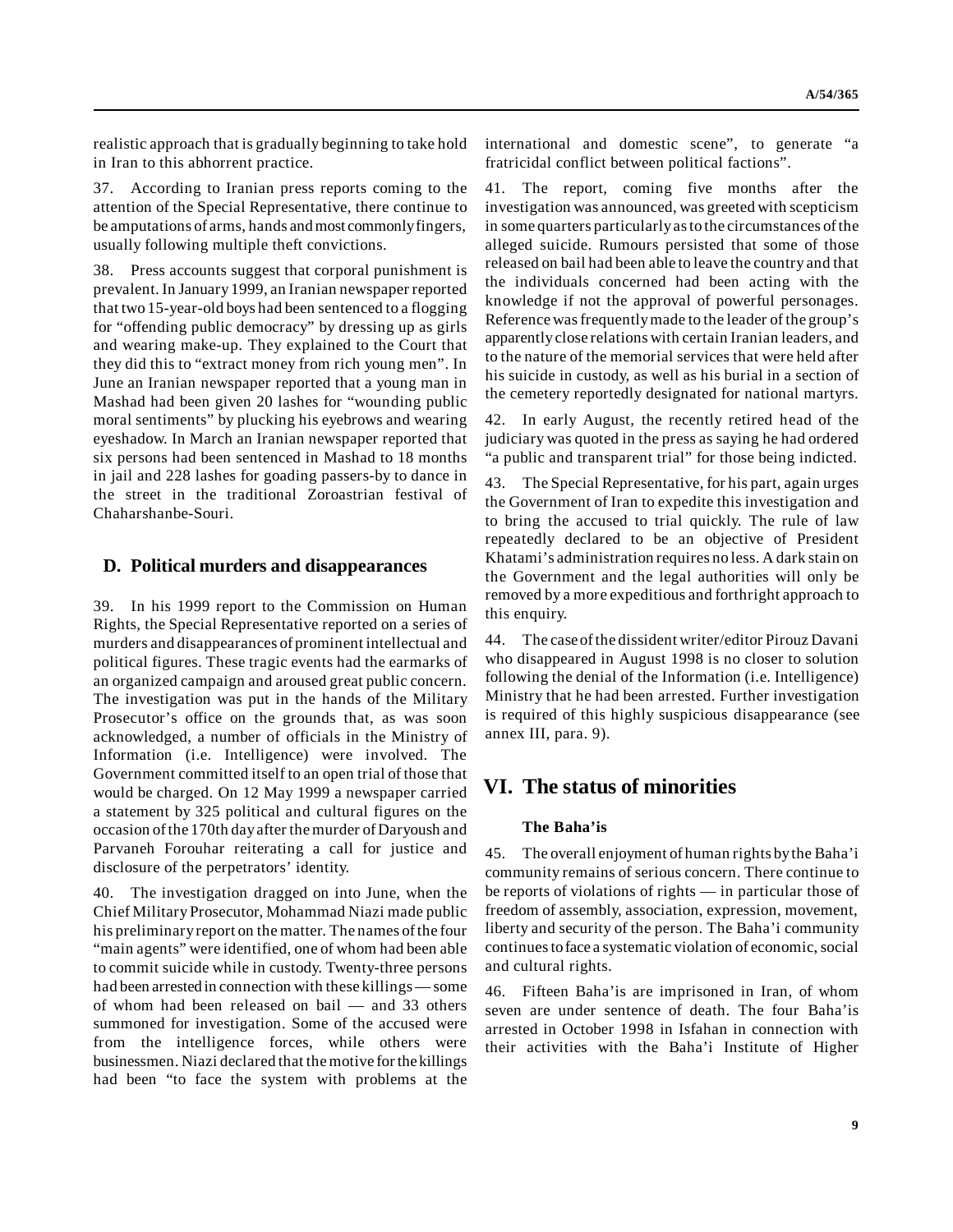Education (BIHE) were sentenced in March 1999 to various prison terms without parole (see annex II).

47. The Baha'i community is denied the right to exercise its religion and to maintain administrative institutions. Activities aimed at providing education to Baha'i children continue to be curtailed and access to employment denied. Unemployment benefits are reportedly not paid to Baha'is, and their pensions can be terminated on religious grounds. Confiscation of Baha'i property continues.

48. The Special Representative once again urges the Government of the Islamic Republic of Iran to improve its treatment of the Baha'i community and, specifically, to ensure that the death penalty is not imposed on Baha'is for their religious beliefs; to lift the ban on Baha'i organizations so that Baha'is may associate freely; to put an end to discrimination against Baha'is in all spheres of public life and services; to effect the return of confiscated personal and community Baha'i property; to institute the reconstruction of destroyed places of worship wherever possible or, at a minimum, ensure the provision of appropriate compensation to the Baha'i community; to lift restrictions regarding the burial and honouring of the dead; and to eliminate from passport application forms questions concerning religion, so as to avoid undue infringements of freedom of movement.

49. The Special Representative again urges the Government of the Islamic Republic of Iran to implement the outstanding recommendations of the Special Rapporteur on religious intolerance (see E/CN.4/1996/95/Add.2).

### **VII.**

### **Other important matters**

### **A. The Islamic Human Rights Commission**

50. In a previous report to the General Assembly (A/53/423, paras. 47-49), the Special Representative commented on this Commission and in particular, on the need for it to take certain steps to establish its credibility as a national human rights institution. The following new information published by the Commission has now come to the Special Representative's attention:

In the period from March 1998 to March 1999, 1,051 files were opened on the basis of complaints received.

Of these, the most prominent respondent, the object of 394 complaints, was "the Judicial authorities".

Of the total of some 3,000 currently active files, some 1,000 related to women and women's issues.

51. The Special Representative again recommends that the statistics in the reports of the Commission be broken down further and that, as he recommended, positive trends and best practices be publicized, and that a national action plan for human rights be developed.

### **B. Terrorism**

52. During the period under review, the Government and a banned opposition group, the Mojahedin Khalq Organization, traded charges of terrorist activities both within and outside the country. Such attacks, on government officials and on members of the opposition, appear to have increased recently with senior government officials and military figures being targeted on one side, and groups of opposition members on the other, in at least one case on a loaded bus in Iraq. On one such occasion, the United Nations Secretary-General made a declaration condemning all forms of violence. A number of Governments expressed a similar point of view. More generally, the Commission on Human Rights has in the past expressed its serious concern over the gross violation of human rights that is inherent in terrorist acts.

53. While efforts have been made to distinguish the nature of such acts, for his part the Special Representative also holds the view that violence from any source and in the name of any cause, however noble that cause may be in its own right, is unjustifiable and an unacceptable violation of the human rights of the victims.

54. In May 1999, the Chief Military Prosecutor announced the arrest of 13 members of a fundamentalist assassination group "Mahdaviyat". Its targets were said to include Sunni clerics and former President Rafsanjani, among others. The leader of the group was charged with the attack in January 1999 on the head of the Tehran judiciary that resulted in one death and severe injury to the head of the judiciary.

55. In February 1999, the brother of the Supreme Leader was attacked and severely injured. He reportedly serves as a press adviser to the President and runs a reformist newspaper.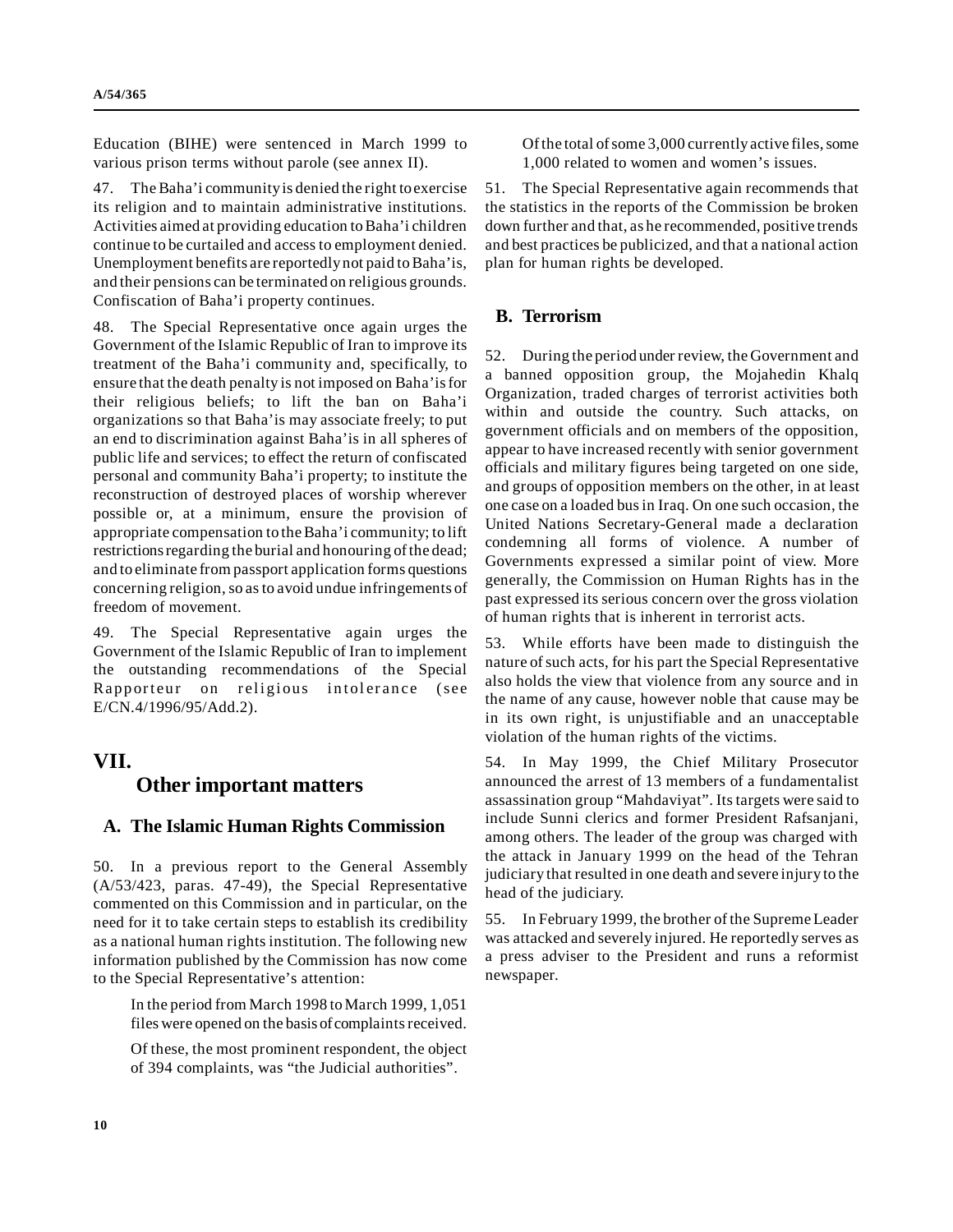### **C. Democracy**

56. In February 1999, the Islamic Republic had its first elections at the local government level, thereby fulfilling a neglected provision of the Constitution. Government reports stated that about 280,000 candidates competed for 130,000 council seats and that there was a 70 per cent turnout of voters.

57. In Tehran, there was a controversy over the qualifications of five reformist candidates, all of whom went on to win seats. One of these was Abdollah Nouri, a former Interior Minister who topped the Tehran polls.

58. The next step in what President Khatami describes as the "institutionalization of Islamic democracy" is the election for the 6th Majlis reportedly set for 18 February 2000. Public discussion of this important event has begun and, once again, the role of the Council of Guardians in approving the candidates is a central issue. Most commentators believe that a new law on the subject will not seriously impede the Council of Guardians from making its decisions on the basis of ideology rather than existing legal requirements for candidature.

59. The Minister of the Interior, for his part, warned his officials that their role is to ensure the conduct of fair elections and that they are not to evaluate individuals on the basis of prevailing beliefs and preferences.

## **VIII.**

## **Correspondence between the Government of the Islamic Republic of Iran and the Special Representative during the period January-August 1999**

60. The correspondence exchanged during the reporting period between the Special Representative and the Permanent Representative of the Islamic Republic of Iran to the United Nations Office at Geneva is described in annex III. In sum, the Special Representative transmitted to the Government five communications, including two jointly with other special rapporteurs of the Commission on Human Rights. During the same period, the Special Representative received responses from the Government to three out of six communications that were described in his previous report (see E/CN.4/1999/32, annex V).

61. Some of the correspondence concerned requests for information about individual allegations. Also during the reporting period, the Special Representative sent urgent communications, jointly with other special rapporteurs, in which he appealed to the Government to ensure that those affected benefited fully from all the internationally recognized safeguards, particularly those provided for in the Universal Declaration of Human Rights, the International Covenant on Civil and Political Rights, the Body of Principles for the Protection of All Persons under Any Form of Detention or Imprisonment and the Declaration on the Protection of All Persons from Being Subjected to Torture and Other Cruel, Inhuman or Degrading Treatment or Punishment.

62. While acknowledging the responses by the Government, the Special Representative encourages it to make additional effort to respond to his outstanding requests for information concerning individual cases.

## **IX. Conclusions**

63. It is clear that freedom of expression with regard to the media has suffered a serious setback as a result of a hostile campaign mounted against the reformist press in particular, the usurpation of the legislated press control system by the courts, and the introduction of repressive legislation. Freedom of expression, as well as the rights of association and assembly may have suffered in the aftermath of the student demonstrations, depending on the treatment accorded to the students and to other participants.

64. There has been little substantive change with regard to the rights of women in the period under review. The Special Representative again calls upon the Government to take the lead in introducing change in law and in practice affecting the status of women.

65. In order to achieve the rule of law and therefore the protection of human rights, the reform of the legal system remains an urgent matter. The Special Representative recommends that the hinted at reform measures be introduced as soon as possible. The Government should publish statistics on executions by category of offence and should ensure compliance with resolutions of the Commission on Human Rights in this regard. Torture and comparable treatment or punishment continues to exist and needs to be confronted by the Government in accordance not only with international standards but with the laws of Iran.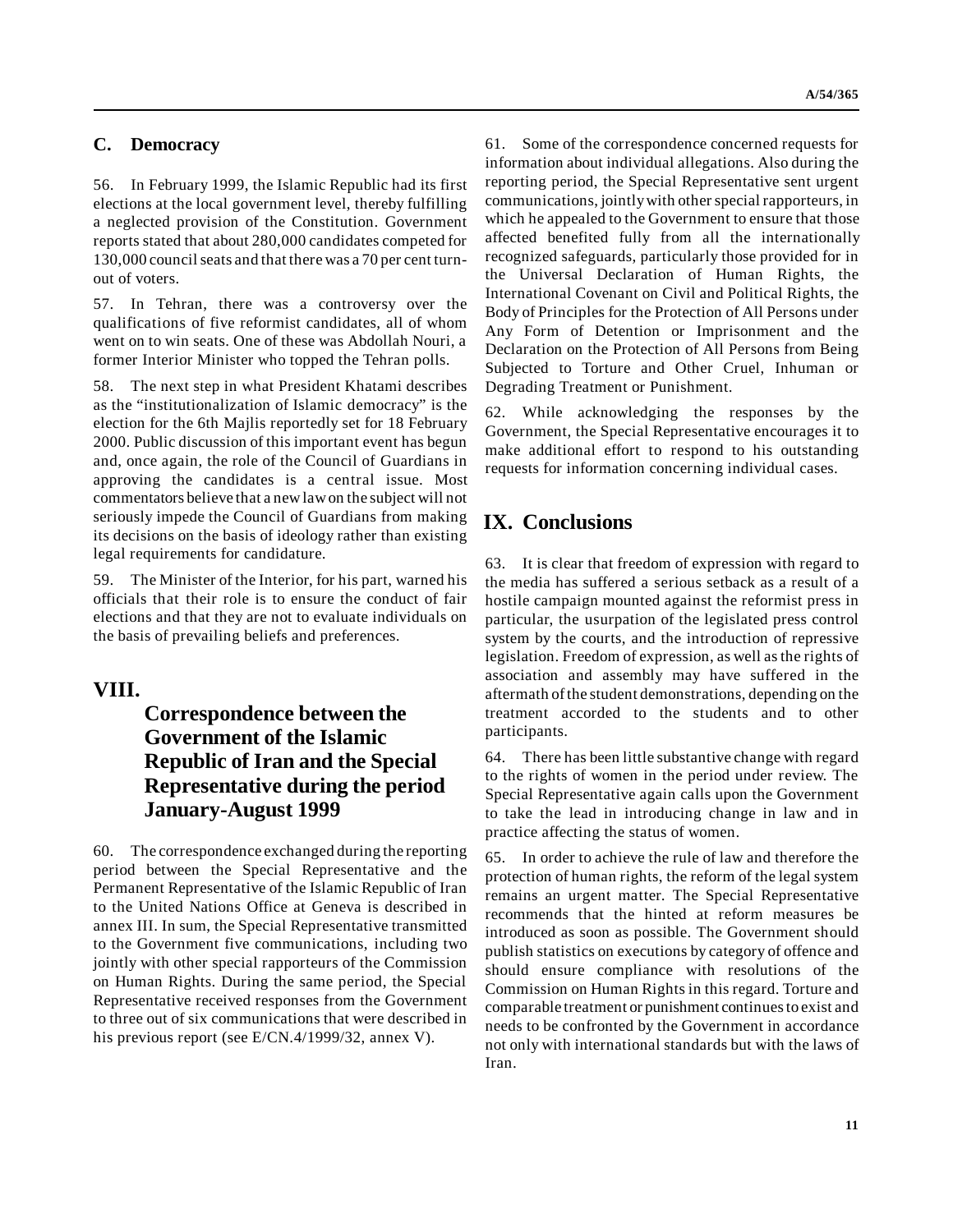66. The investigation of the string of murders of intellectuals and political dissidents that occurred in November and December 1998 needs to be completed quickly and with total frankness if it is to have public credibility.

67. The status of religious minorities remains precarious. The Government should address without further delay the matter of the Baha'is, in line with the outstanding recommendations of the Special Rapporteur on religious intolerance.

68. Terrorism by Iranians against Iranians is on the rise both within and outside of Iran. The Special Representative calls on both sides to heed the calls from the Secretary-General of the United Nations and others in this regard.

69. There continues to be progress in the development of democracy in the Islamic Republic; the arrangements made to ensure open and fair elections for the sixth Majlis will be critical in this regard.

## **Annex I**

## **Chronology of student demonstrations**

The following chronology is drawn from Iranian and foreign wire service reports on the events of 7 to 14 July 1999. It may contain inaccuracies. Numbers of demonstrators, those killed or injured, and those arrested, are not given as the press reports vary widely in this regard and no independent sources are available.

- 7 July The Majlis passes a bill tightening controls on the press. *Salam*, a leading reformist newspaper, is shut down by order of the Clerics Court. 8 July A group of University of Tehran students stage a sit-in protesting the two events of 7 July.
- 9 July In the early morning, security forces, accompanied by civilians widely believed to be the extra-legal Ansari Hezbollah, enter the University of Tehran without authorization and ransack the student dormitories, injuring some students and arresting others.
- 10 July Students demonstrate in the streets.

The Minister of Higher Education hands in his resignation, but it is refused.

Demonstrations spread to other cities, particularly Tabriz.

11 July Generally peaceful demonstrations continue in Tehran streets. The demands of the demonstrators broaden to include the system of governance in the Islamic Republic.

> Two senior security officials are dismissed over the raid on the student dormitories.

> The Minister of the Interior describes the event of 9 July as "one of the most bitter social, political and cultural events of recent times". He had visited the university on 9 July and "could not believe what he saw", including "the scale of destruction" and the actions of "the wilful and disobedient elements who are known as pressure groups in the society". He declares that action has to be taken "to confront the elements which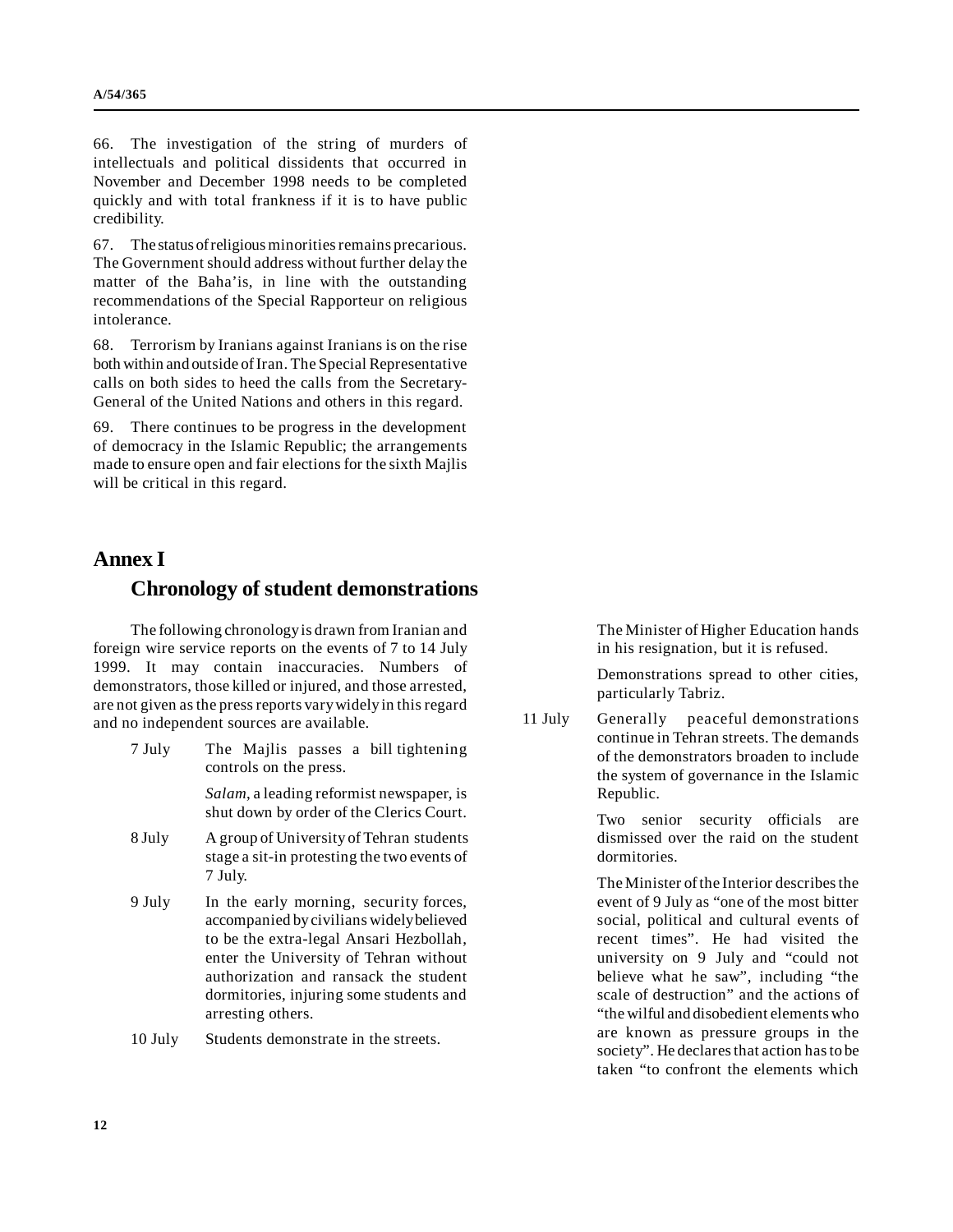caused the catastrophe including punishing a number of the attackers and sacking two of the law enforcement commanders".

The President of the University of Tehran tenders his resignation.

12 July There are further demonstrations in Tehran and clashes with the police, leading to some arrests.

> A large sit-in takes place in the university.

> University faculty issue a statement that the 9 July incident "was the worst of its kind in University history".

> Police and vigilantes attempt to take back control of the streets, particularly in the area around the university.

> The Supreme Leader describes the occurrence of 9 July as "a bitter and unacceptable incident".

> The Governor of Tehran bans all demonstrations.

> At Tabriz University a student demonstration is broken up by force, resulting in injuries and arrests. At another university, following a student sit-in, the university is closed until October. The violence used in Tabriz and particularly the use of firearms by the police is only subsequently realized.

13 July Tehran riot police disperse a large group of demonstrators, some of whom regroup and engage in vandalism. Arrests ensue.

> President Khatami calls the incident on 9 July "extremely bitter and intolerable", adding that student protestors had now been joined by agitators "with bad intentions".

> Mainstream student leaders begin to distance themselves from the rioting of the previous two days.

14 July A large counterdemonstration is held in Tehran.

> The Secretary of the Supreme National Security Council warns that those involved in the past few days' riots,

destruction of public property and attacks against the system would be tried and punished in the same way as those fighting God and those spreading corruption, charges which usually carry the death penalty.

In a separate speech to students at the University of Tehran, the Secretary declared that the role of students was highly valued and that compensation would be paid for the destruction in the university dormitories.

17 July Student groups protest the continuing arrest of students by police and "pressure groups".

> Reports are published that students in some parts of the country are being brought before the Revolutionary Courts.

- 22 July Student groups protest the continuing arrest of students.
- 4 August The director of the university dormitories complains to a visiting group of members of the Majlis that the facts of the raid on the dormitories are not in dispute and yet no action has been taken by security officials. Instead, more students are being arrested.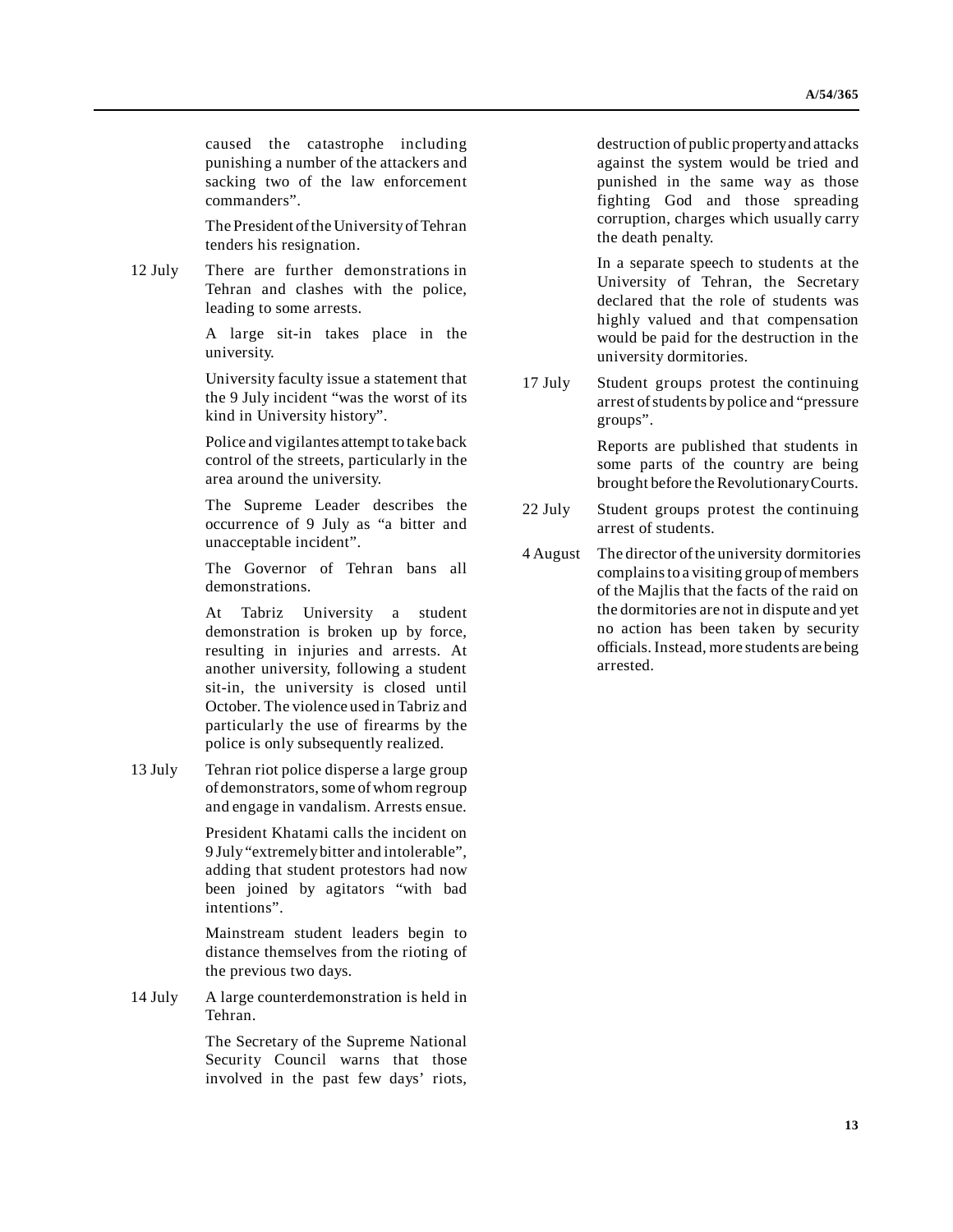**A/54/365**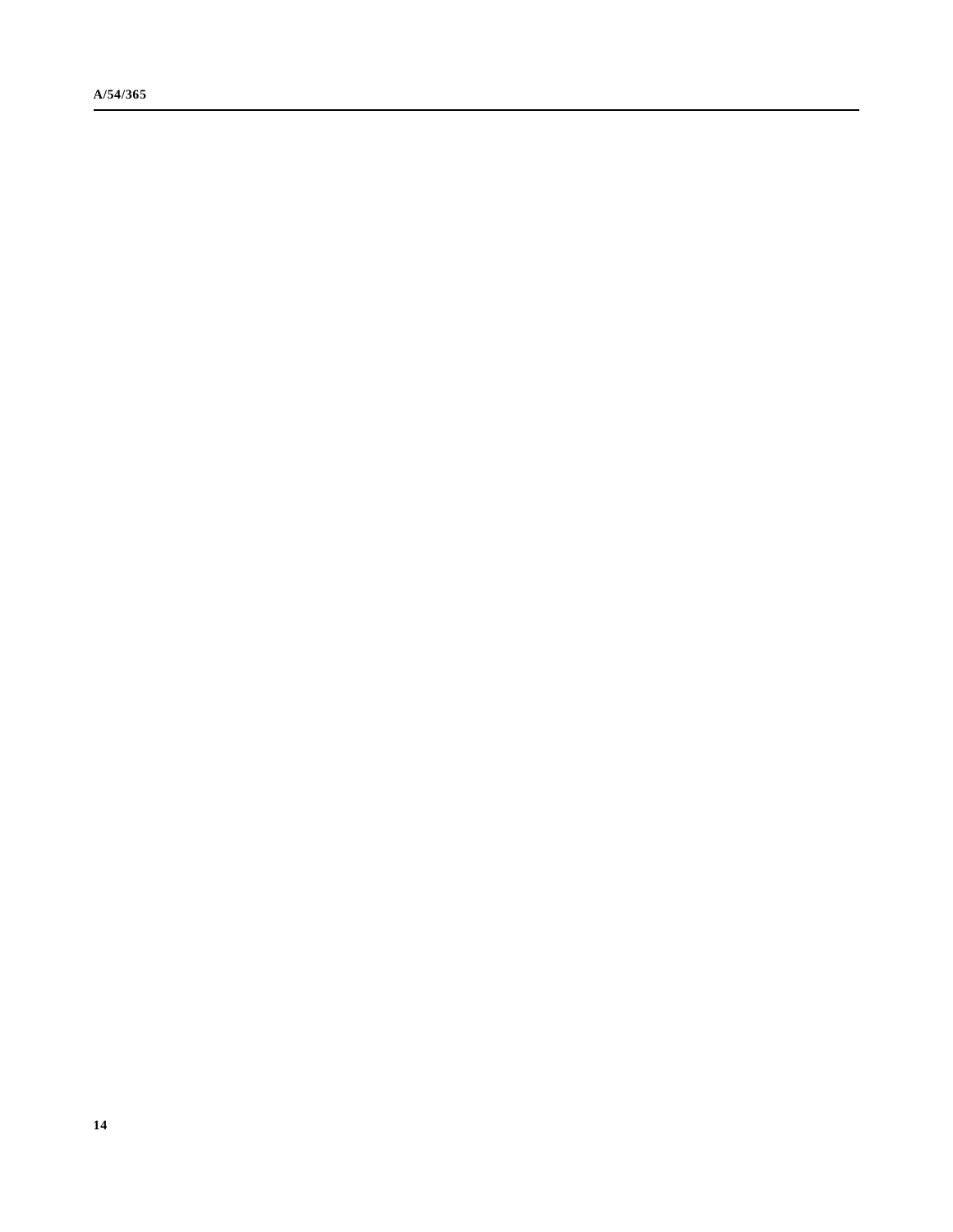## **Annex II**

## **Information on the situation of the Baha'is**

1. The following is based on information received by the Special Representative.

2. With regard to imprisonment of Iranian Baha'is, the four Baha'is arrested in Isfahan in October 1998 for their involvement with the Baha'i Institute of Higher Education (BIHE) received verdicts on 16 March 1999. Dr. Sina Hakiman was handed down a fixed prison term of 10 years, Mr. Farrad Khajeh and Habibullah Ferdosian were given seven years and Mr. Ziaullah Mirzapanah was sentenced to three years (all without parole). It may be noted that one of the prisoners, Mr. Mirzapanah, had been released in January 1999 but was called to attend the trial of the other three individuals, at which time he was also sentenced. The verdict (No. 2/791/787) stated generally: "a number of people of the misled Baha'i sect have formed an illegal group under the title "the Friends of Iran, Isfahan", have taken action to establish a secret organization named Hay'at-i-Maarif-i-Ali-Amri' [Institute for Higher Baha'i Studies] and are engaged in attracting youth, teaching against Islam and against the regime of the Islamic Republic".

3. Mr. Manuchehr Khulusi, a resident of Khurasan, was reportedly arrested on 9 June 1999 while on a visit to Birjand. He was subsequently transferred to Mashhad where he is being held in the Information Organization prison. While reports indicate that he was arrested because of his Baha'i activities, no indications have been given as to the charges brought against him or when his trial may be expected.

4. Other Baha'is held in Iranian prisons include Mr. Bihnam Mithaqi and Mr. Kayvan Khalajabadi, arrested on 29 April 1989 for Zionist Baha'i activities; Mr. Musa Talibi, arrested on 7 June 1994, charged with apostasy and sentenced to death; Mr. Dhabihu'llah Mahrami, arrested on 6 September 1995, charged with apostasy and sentenced to death; Mr. Mansur Haddadan, arrested on 29 February 1996, charged with organizing a children's art exposition and sentenced to three years in prison; Mr. Sirus Dhabihi-Muqaddam, Mr. Hidayat Kashifi Najafabadih and Mr. Ata'u'llah Hamid Nasirizadih, arrested in October/November 1997, charged with continuing "Family Life" meetings and sentenced to death; Mrs. Sonia Ahmadi and Mr. Manuchehr Ziyai, arrested on 1 May 1998, charged with holding meetings for youth and sentenced to three years' imprisonment. Reports further indicate that limitations have been placed on visits to several of those prisoners held in Tehran, including the necessity for wives to present proof of marriage in order to visit their husbands, which is complicated by the Iranian authorities' non-recognition of Baha'i marriages.

5. Mr. Arman Damishqi and Mr. Kurush Dhabihi, referred to in the Special Representative's report to the Commission, were granted amnesty and released on 19 March 1999. They were reportedly arrested early in 1996 for having refused to renounce their faith.

6. Naser Qadiri, first arrested on 29 July 1997 (then released and rearrested for refusing to desist from holding "Family Life" meetings), has been released a second time after serving 21 months in prison.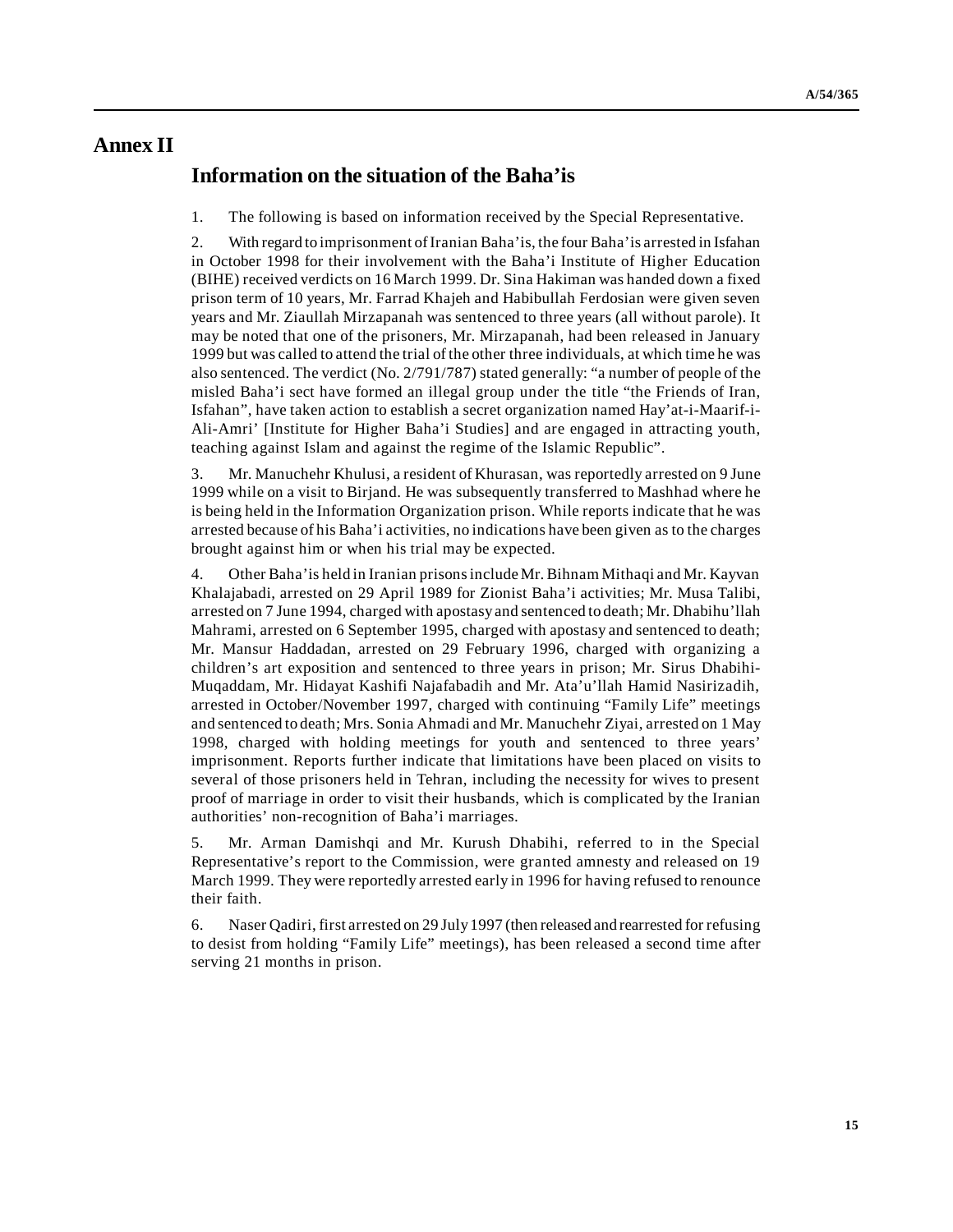# **Annex III**

## **Correspondence between the Special Representative and the Government of the Islamic Republic of Iran during the period January-August 1999**

1. On 22 January 1999, the Special Representative sent a letter once again requesting the urgent attention of the Government of Iran to additional reports he had received on the deteriorating situation of Mr. Amir-Entezam, a deputy prime minister under the transitional Government in 1979 and 1980 (see E/CN.4/1999/32, annex V, para. 3). The Special Representative remains deeply concerned about the health of Mr. Amir-Entezam, about the way he is being treated generally in prison and about his continuing detention. No response has been received yet from the Government to either of the communications on this matter.

2. By letter dated 21 June 1999, the Special Representative drew the urgent attention of the Iranian authorities to the reported arrest in the Islamic Republic of 13 persons, all said to be Iranian Jews suspected of spying for Israel. While referring to international norms and standards with regard to fair trial, the Special Representative noted with concern the lengthy period the investigation of this matter had apparently taken and the assertion he had received that during this period the accused persons had been denied, among other things, family visits. Referring to the Government's statement No. 179 of 14 June 1999 on this matter, the Special Representative requested assurances that in receiving the fair trial to which the Government has committed itself, the accused will be accorded their rights in accordance with international human rights norms, including the Body of Principles for the Protection of All Persons under Any Form of Detention or Imprisonment adopted by the General Assembly in resolution 43/173 of 9 December 1988. No response has been received.

3. The Special Representative joined the Special Rapporteurs on the question of torture, and on the promotion and protection of the right to freedom of opinion and expression, in sending an urgent letter on 12 July 1999 to the Minister for Foreign Affairs concerning the arrest and detention of Hechmatollah Tabarzadi and Hossein Kachani, both journalists of the weekly publication, the *Hovizat-Ú- Khich*, which had since reportedly been banned. According to the information received, the authorities have indicated that the two journalists were arrested for publishing information "contrary to public order and public interest" and "issuing an anti-establishment communiqué". On 6 July 1999, a number of students and other persons reportedly protesting the detention of the above-mentioned individuals at the United Nations office in Tehran were themselves arrested. It was said that all of these individuals have been denied access to a lawyer. In view of the incommunicado nature of their detention, fears have been expressed that the above-mentioned individuals may be at risk of torture and other forms of ill-treatment.

4. In the above-mentioned letter, reference was also made to the suspension by the Government of the *Salam* newspaper on the same day that the Majlis passed a new law which in principle restricts freedom of the press. The *Salam* night editor, Morad Raisi (Veissi), was reportedly detained on 7 July 1999. In the letter, a joint appeal was made to the Government to ensure everyone's right to freedom of opinion and expression, and that the right to physical and mental integrity of the above-named persons is protected in accordance with international human rights law. No response has been received from the Government.

5. On 13 July 1999, the Special Representative, in conjunction with the Special Rapporteur on the promotion and protection of the right to freedom of opinion and expression, addressed a letter to the Minister for Foreign Affairs concerning the alleged attacks by armed forces and members of the vigilante group, Ansarie Hezbollah, against student demonstrators denouncing the closure of the daily newspaper, *Salam*. In this regard, concern was expressed about the reported deaths of four students, Na'imi, Sohrabian, Yavari and Zakeri, and the detention of student activists Mohamad Masud Salamati, Sayed Javad Emami and Parviz Safaria. The Government was requested to guarantee the safety and security of the students and to ensure that their right to the freedom of opinion and expression is protected as set forth in articles 19 of the Universal Declaration of Human Rights and the International Covenant on Civil and Political Rights.

6. In a letter addressed on 30 July 1999 to the Minister for Foreign Affairs, the Special Representative referred to reportedly official figures, according to which a total of 1,200 persons have been arrested since the beginning of the student demonstrations, 750 of whom are said to have been